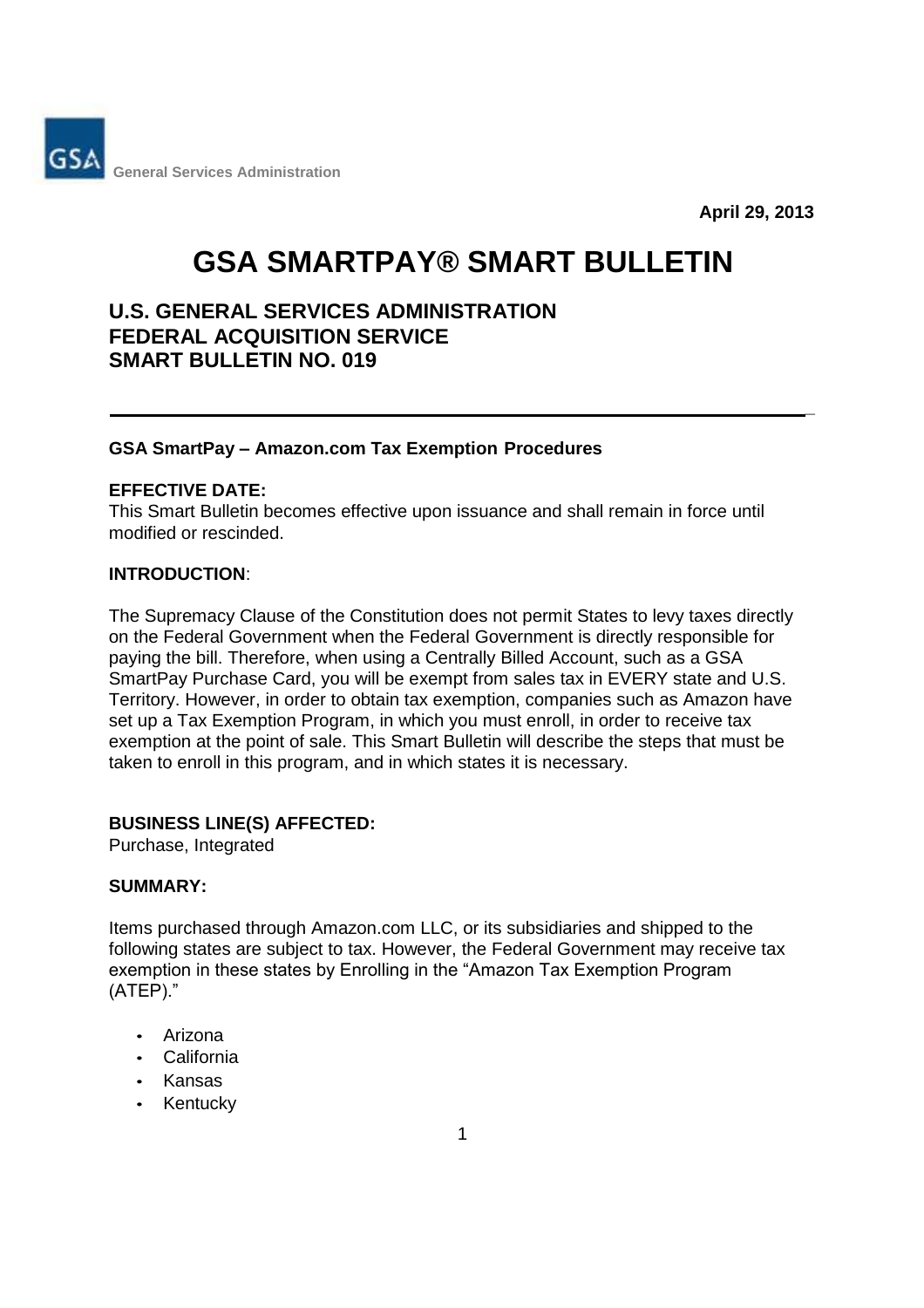- New York
- North Dakota
- Pennsylvania
- Texas
- Washington

The Federal Government should automatically receive tax exemption for items shipped to the other 41 states.

# **ACTION:**

# **How to Enroll in the Amazon Tax Exemption Program**

- 1. Log in to Amazon.Com and place your cursor over "Your Account" on the top right corner of the screen
- 2. On the drop-down menu, select "Your Account"
- 3. Scroll down to "Settings" and Select "Amazon Tax Exemption Program", which is the second link from the bottom
- 4. Upload the Tax Exemption Form for the state to which the item will be shipped
- 5. Accept the Terms & Conditions, if authorized to do so
- 6. Select "Upload" and complete the remaining steps to complete enrollment, and make your purchase

#### **Where to Obtain Tax Exemption Forms**

The tax exemption forms for the states which require them may be obtained from the GSA SmartPay Website at: https://smartpay.gsa.gov/about-gsa-smartpay/taxinformation/state-response-letter. If you click on your state in the map, there will be a link to download the required forms, as well as the contact information for the Department of Revenue if you have further questions about your state.

Please consult with the Department of Revenue to obtain an alternative ID number or proof of government tax exemption status to provide to Amazon for those states which do not require forms.

#### **Request a Tax Refund**

If taxes are improperly charged, please complete the following steps for a tax refund:

For products sold by Amazon.com LLC or Amazon Digital Services, Inc., or sold by other sellers and fulfilled by Amazon:

1. Place your order and wait for your shipment confirmation.